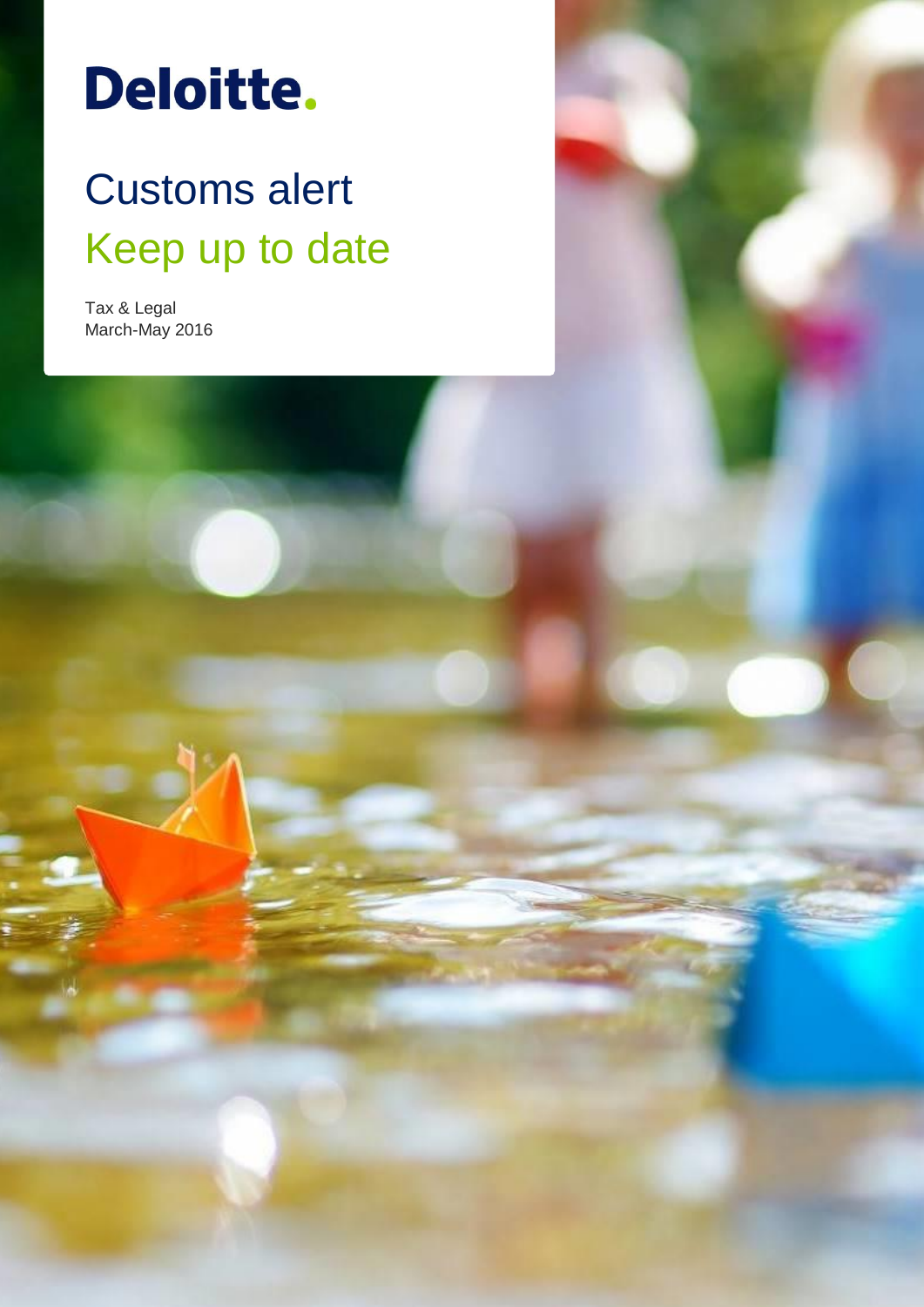### 1. General

In this Customs Alert, we provide a brief summary of new documents adopted during sessions of the Eurasian Economic Commission (the "EEC") within the framework of the Eurasian Economic Union (the "EEU") between Belarus, Kazakhstan, Russia, Armenia and Kyrgyzstan, and published on the official EEU website http://eaeunion.org/ and EEU legal portal http://docs.eaeunion.org/ruru/. Also, we offer you a summary of new Kazakhstan regulatory legal acts dealing with international trade.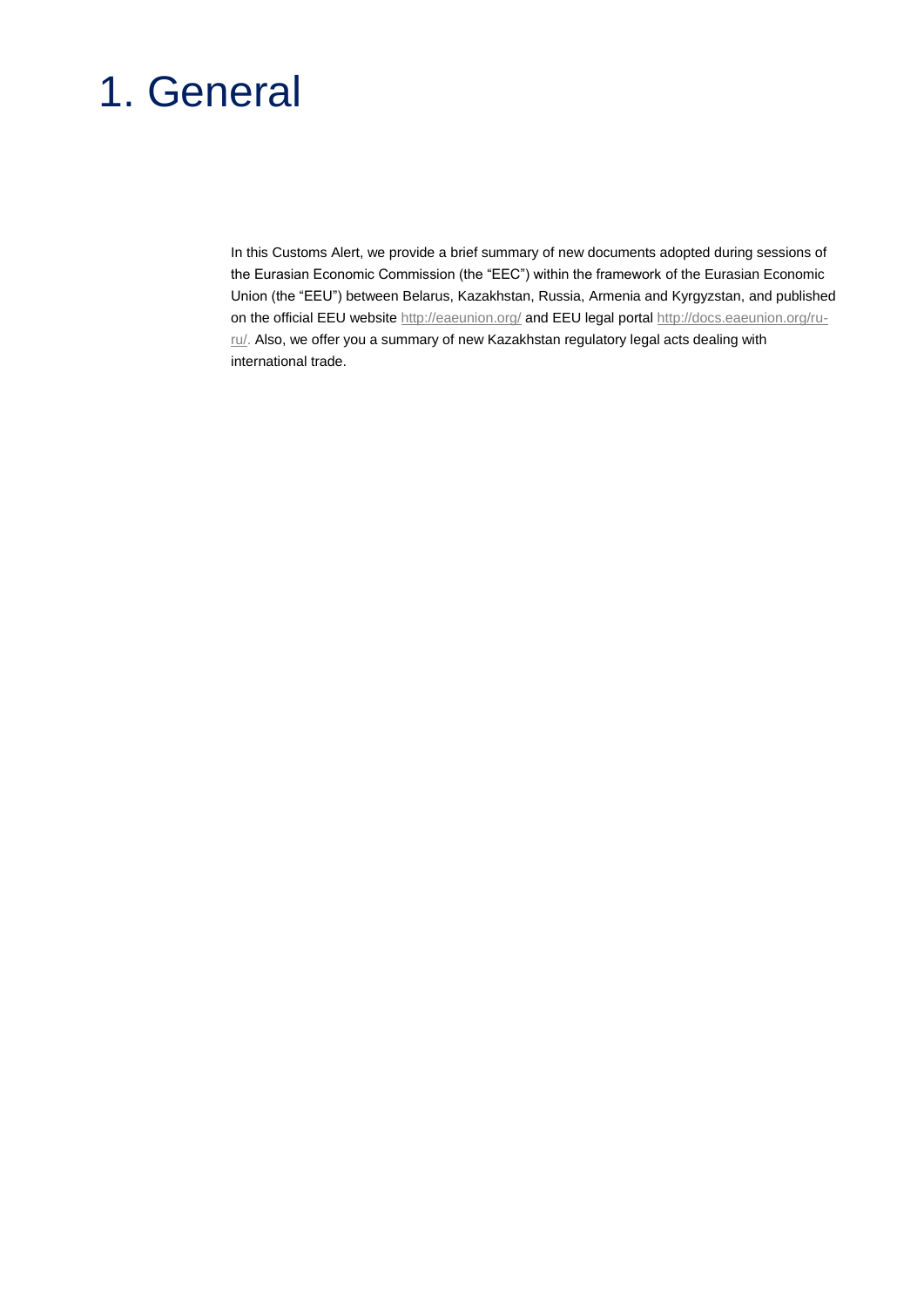### 2. Eurasian Economic Union

### **Import customs duty exemptions on specific goods**

EEC Board Resolution № 9 dated 12 February 2016 words subpoint 7.1.14 of CUC Resolution № 130 dated 27 November 2009 as follows:

"7.1.14. Civil passenger aircraft in EEU CN FEA subpositions 8802 40 003 5 and 8802 40 003 6, imported into the EEU with the concessions referred to in subpoint 7.1.13 of CUC Resolution No. 130 dated 27 November 2009, and imported for operations in the EEU after repair or technical maintenance outside the EEU."

**The Resolution entered into force on 28 March 2016.**

### **Procedure for deferring calculation of the customs value of exchange goods**

EEC Council Resolution № 32 dated 12 April 2016 has approved a procedure to defer the calculation of the customs value of exchange goods declared under the domestic release procedure.

The resolution specifies the cases when customs value can be deferred; provides rules for using the import transaction value method (method 1) after deferring customs value; a procedure for declaring and monitoring the preliminary and exact customs value of goods; and the specifics for calculating and paying customs duties and taxes.

The deadline for calculating and declaring the exact customs value of goods should be entered in the column "additional data" of GD-1, but should be no more than 2 months from the day a declaration is registered.

The full text can be found on the EEC official website and the EEU legal website.

**The Resolution entered into force on 15 May 2016.**

### **End of a ban on the export of certain goods from Kazakhstan to the EEU**

Kazakhstan has been notified by EEC Council Resolution № 42 dated 10 May 2016 of the requirement to execute point 3 of article 28 of the EEU Treaty and bring Government Resolution № 908 dated 27 August 2004 into line with it, to ensure that EEU member countries have a common understanding of Kazakhstan's commitment to ensure the free movement of regenerated paper, cardboard, scrap and waste paper (EEU CN FEA 4707) originating from Kazakhstan within the EEU.

**The Resolution enters into force on 11 June 2016.**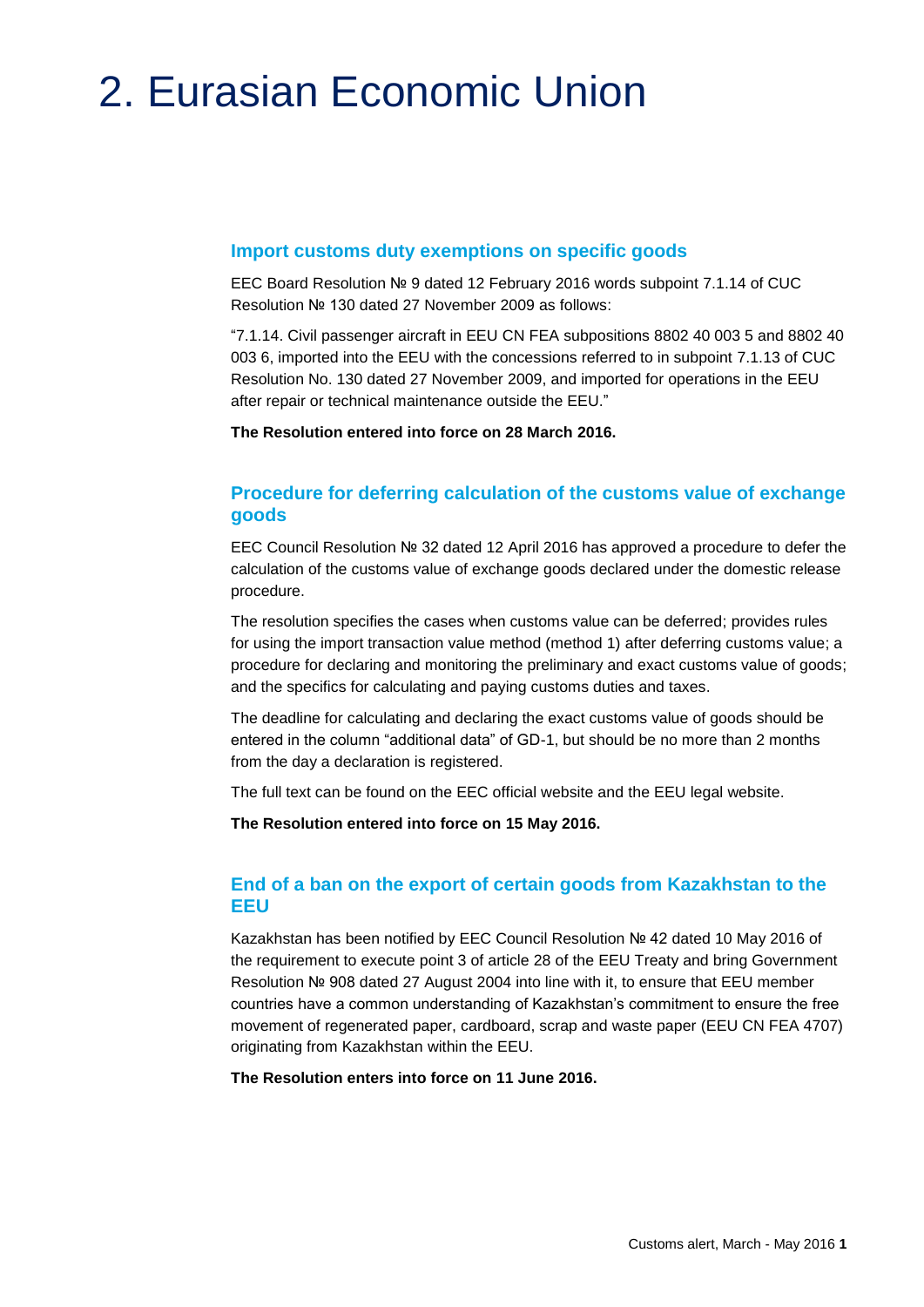#### **Free trade zone with Vietnam**

EEC Council Resolution № 36 dated 19 April 2016 has approved a list of goods subject to import customs duties in accordance with the Free Trade Treaty<sup>1</sup> between EEU member countries, as one party, and Vietnam, as the other, dated 29 May 2015, and values for those goods. Import customs duties on goods originating from Vietnam and imported into the EEU will be 0%, except for specific goods, including goods subject to trigger safeguard measures in accordance with article 2.10 of the Treaty.

The Treaty will enter into force when the parties complete domestic ratification procedures.

#### **The Resolution was published on 22 April 2016.**

#### **Non-tariff regulation issues**

EEC Council Resolution № 34 dated 19 April 2016 has approved a procedure to suspend or terminate export and (or) import licenses, and license execution certificates.

Changes have also been made to application instructions for export and (or) import licenses and for drawing up licenses<sup>2</sup>.

The full document text can be found on the official EEC website and EEU legal website.

**The Resolution enters into force at the end of 30 calendar days after its official publication, which was 22 April 2016.**

#### **Protective measures in relation to specific goods**

EEC Council Resolution № 28 dated 29 March 2016 has introduced anti-dumping duties on goods imported into the EEU:

 wire originating from Ukraine and classified as EEU CU FEA 7213 10 000 0, 7213 91 100 0, 7213 91 410 0, 7213 91 490 0, 7213 91 700 0, 7213 91 900 0, 7213 99 100 0, 7213 99 900 0, 7214 20 000 0, 7214 99 100 0, 7214 99 390 0, 7214 99 790 0, 7227 20 000 0, 7227 90 100 0, 7227 90 950 0, 7228 20 910 0, 7228 20 990 0, 7228 30 690 0, 7228 30 890 0 and 7228 60 800 0, for five years

| Name of goods         | <b>Manufacturer</b>                                                                                      | <b>Anti-dumping duties</b><br>(% of customs value) |
|-----------------------|----------------------------------------------------------------------------------------------------------|----------------------------------------------------|
| Hot-rolled steel wire | Yenakiev Metallurgical Plant<br>Makiev branch of the Yenakiev<br>$\bullet$<br><b>Metallurgical Plant</b> | $10.11\%$                                          |
|                       | ArcellorMittal Krivoi Rog<br>$\bullet$                                                                   | 9.32%                                              |
|                       | • Others                                                                                                 | $10.11\%$                                          |

The full document text can be found on the official EEC website and EEU legal website.

#### **The Resolution entered into force on 30 April 2016.**

1

<sup>1</sup> Ratified by Law No. 461-V dated 24 February 2016

<sup>2</sup> Approved by EEC Resolution № 199 dated 6 November 2014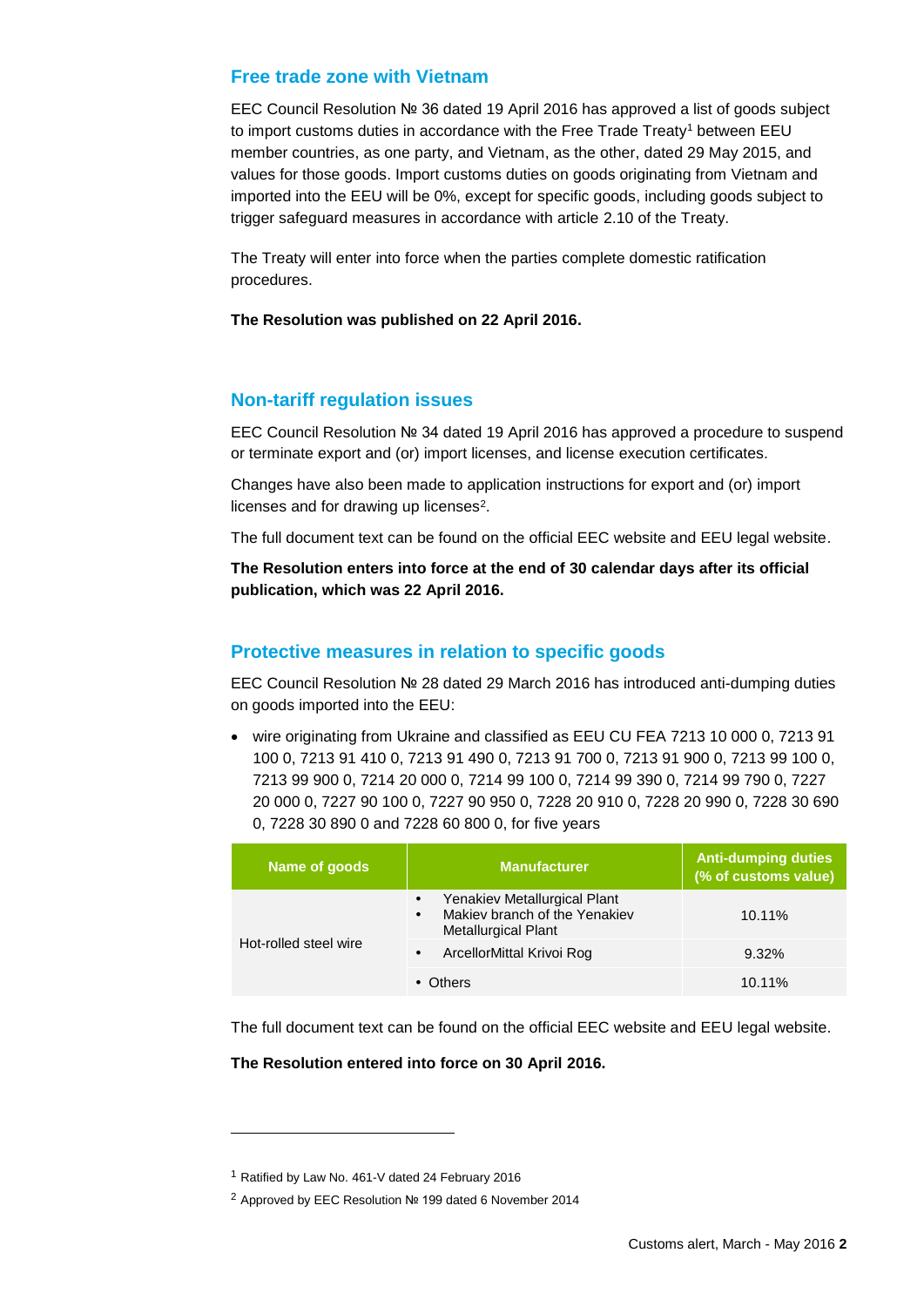### **Changes to the EEU Common Customs Tariff ("CCT"), and the list of reduced import customs duty rates for Kazakhstan in accordance with WTO obligations**

EEC Council Resolutions № 25 dated 22 March 2016 and № 27 dated 29 March 2016 have established import customs duties for specific goods. Resolution № 25 entered into force on 22 April 2016 and Resolution № 27 entered into force on 30 April 2016.

EEC Council Resolution № 26 dated 29 March 2016, in accordance with Russia's WTO obligations, has amended specific EEU resolutions.

The following positions have been removed from the list of goods<sup>3</sup> for which Kazakhstan, due to its WTO obligations, has been applying import customs duties that are lower than EEU CCT rates:

- A. EEU CN FEA 0303 54 100 0, 0303 54 900 0, 2008 11 100 0, 2008 11 910 0, 2008 11 960 0, 2008 11 980 0, 5702 32 900 0, 5702 39 000 0, 5702 50 900 0, 5702 92 100 0, 5702 92 900 0, 5702 99 000 0, 5704 10 000 0 and 5705 00 300 0;
- B. positions according to Appendix № 2 to EEC Council Resolution № 26 dated 29 March 2016.

The procedure for Resolution № 26 to enter into force and the full document text can be found on the official EEC website and EEU legal portal.

| <b>EEC Board</b><br>Resolution No.<br>publication date          | <b>EEU CN FEA</b> | <b>Brief description of goods</b>                                                    | <b>Import customs</b><br>duty rate <sup>4</sup> |
|-----------------------------------------------------------------|-------------------|--------------------------------------------------------------------------------------|-------------------------------------------------|
| 19<br>28 April 2016 <sup>5</sup>                                | 3906 90 900 2     | Specific types of acrylic polymers                                                   | $6.5\%$ <sup>6</sup>                            |
|                                                                 | 3906 90 900 3     |                                                                                      | $6.5\%$ <sup>6</sup>                            |
|                                                                 | 3906 90 900 8     |                                                                                      | 6.5%                                            |
| <b>EEC Council</b><br><b>Resolution No.</b><br>publication date | <b>EEU CN FEA</b> | <b>Brief description of goods</b>                                                    | <b>Import customs</b><br>duty rate <sup>7</sup> |
| 20<br>3 March 2016 <sup>8</sup>                                 | 4408 39 850 9     | Certain types of timber                                                              | $0\%$ <sup>9</sup>                              |
| 21<br>3 March 2016 <sup>10</sup>                                | 8411 99 001 9     | Parts for gas turbines with<br>capacity of over 5,000 kW, but<br>less than 50,000 kW | $0\%$ <sup>11</sup>                             |
| 29<br>6 April 2016                                              | 4703 29 000 1     | Certain types of wood pulp                                                           | $0\%$ <sup>12</sup>                             |

The table below shows the latest EEC resolutions regarding changes to EEU CCT:

The full document text can be found on the official EEC website and EEU legal website.

-

<sup>3</sup> Approved by EEC Board Resolution № 59 dated 14 October 2015

<sup>4</sup> Import customs duty rate is a percentage of customs value, in Euros or US\$

<sup>&</sup>lt;sup>5</sup> The resolution removes position 3906 90 900 9 and was published at the end of 30 calendar days from its official publication date

<sup>&</sup>lt;sup>6</sup> Import customs duties of 0% apply from the date this resolution enters into force until 31 December 2017, inclusive. Note 64С of the EEU CCT

 $7$  Import customs duty rate is a percentage of customs value, in Euros or US\$

<sup>8</sup> The resolution enters into force from 1 June 2016

<sup>9</sup> Import customs duties of 0% apply from 1 June 2016 until 31 May 2019, inclusive. Note 13C of the EEU CCT

<sup>10</sup> The resolution entered into force on 2 April 2016

<sup>11</sup> Import customs duties of 0% apply from 2 April 2016 until 31 December 2021. Note 21C of the EEU CCT

<sup>12</sup> Import customs duties of 0% applies from 6 May 2016 until 31 May 2019, inclusive. Note 14C of the EEU CCT. The resolution entered into force on 6 May 2016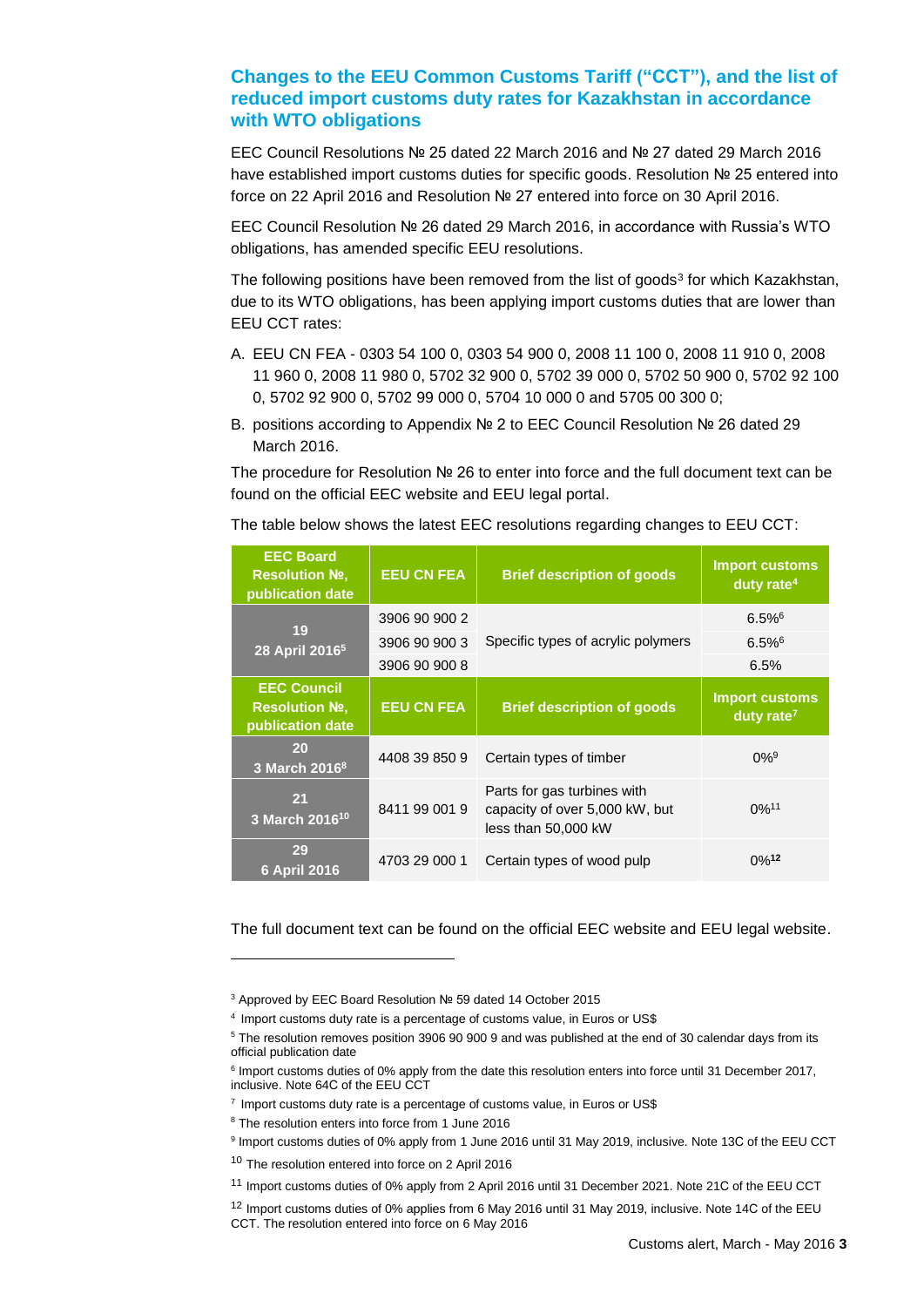### 3. Republic of Kazakhstan

### **Natural fur product labelling**

Law № 466-V dated 29 February 2016 has ratified an agreement to implement a pilot project in 2015-2016 for control (identification) labels on "items of clothing, clothing accessories and other items made from natural fur."

The treaty extends to business relations stemming from the turnover of "items of clothing, clothing accessories and other items made from natural fur" that are not subject to control labelling<sup>13</sup>, and to legal entities and individuals registered as individual entrepreneurs handling and (or) using the goods in question in business operations.

Goods in the list that have been imported into the EEU and (or) that were manufactured in EEU member countries should be labelled.

Goods included in the list may be labelled outside of the EEU.

According to the agreement, goods in the list may not be purchased, stored, used, transported or sold without control (identification) labels.

The full agreement text can be found on the official EEC website and EEU legal website.

**The Law was published on 2 March 2016.**

1

### **International specialised exhibition EXPO-2017**

Law № 467-V dated 1 March 2016 has ratified an agreement between the Kazakhstan Government and International Exhibitions Office on concessions and preferences for official participants in EXPO-2017 in Astana.

The agreement consists of three chapters and provides the following concessions and preferences:

- an exemption from all taxes and charges for section commissar<sup>14</sup> offices and employees<sup>15</sup>;
- an exemption from customs payments for section commissar offices;
- free annual multi-entry visas for all country section staff, including for their family members;
- preferences for section commissar member family members and their employees;
- official participants' driving licenses issued in UN countries will be recognised in Kazakhstan.

<sup>13</sup> List of goods subject to labelling approved by EEC Council Resolution № 70 dated 23 November 2015

<sup>&</sup>lt;sup>14</sup> Section commissar – government-appointed representative of official participants or international organisations participating in the exhibition as an official participant

<sup>15</sup> Employees – commissar office employees for each official participant: section commissar, deputy section commissar, pavilion director and official participants' other officials directly responsible for managing, operating and organising an official participant's activities, the section commissar office responsible for human resources and pavilion stand-attendant/conductors who are not Kazakhstan residents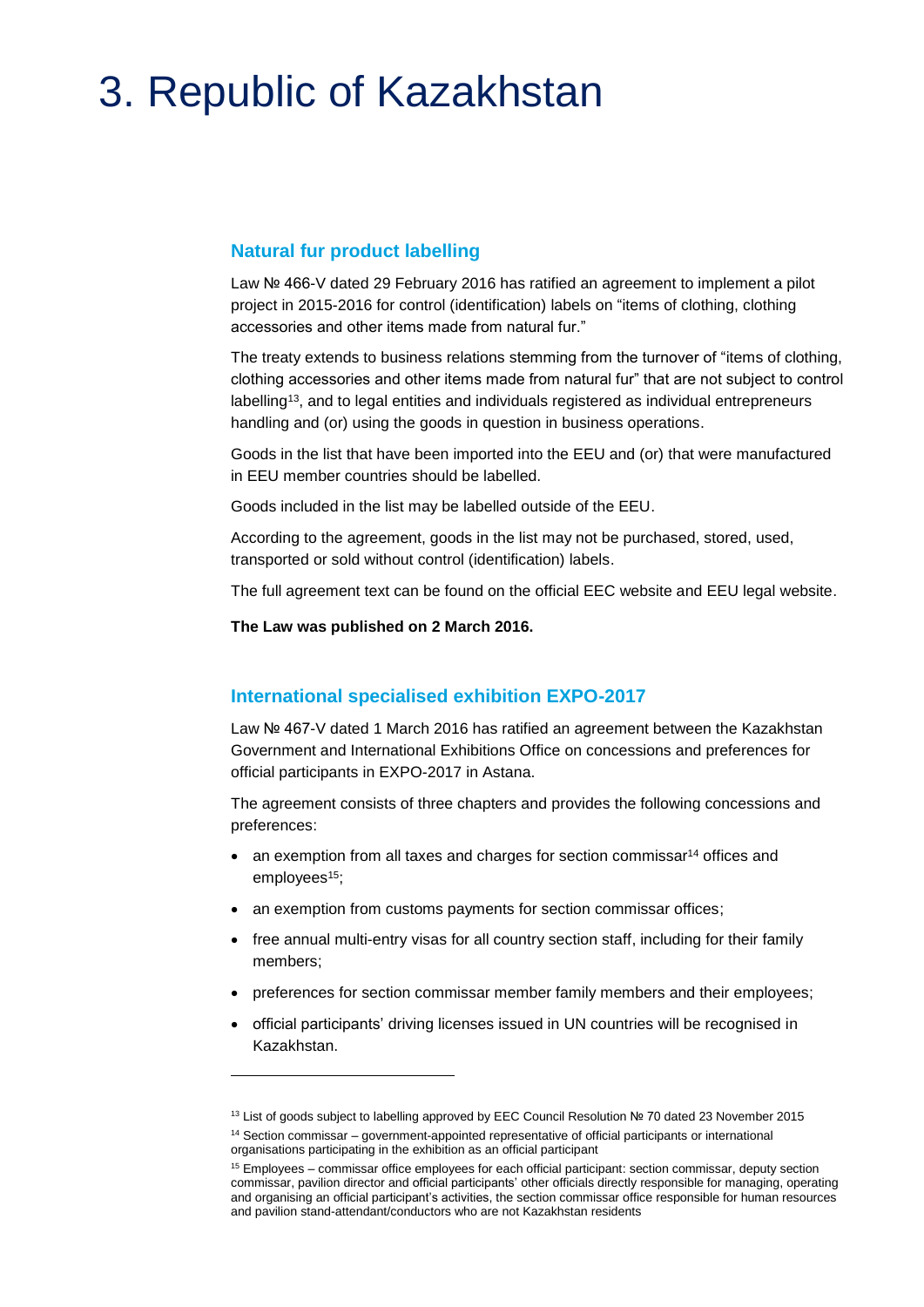According to the agreement, foreign goods used to organise and hold the exhibition, and imported by a commissar office for official use are declared exempt from customs duties and taxes, and non-tariff and technical regulation, which means they are registered under special customs procedures.

Imported goods are subject to sanitary, veterinary and phytosanitary inspections, and other related measures in accordance with EEU law.

Goods exempt from import duties and taxes and imported exempt from non-tariff and technical regulation may not be used for commercial activities, sold or otherwise disposed of.

The full agreement text can be found on the official EEC website and EEU legal website.

**The concessions and preferences provided under this agreement are in force from 1 March 2016 until 31 December 2017, except for the customs concessions and preferences referred to in article 12 of the agreement, which are in force from 1 March 2016 until 9 March 2018.**

### **Certificates of origin forms**

Order of Acting Minister for Investment and Development № 6 dated 9 January 2015 has approved the following certificate of origin forms:

- 1. certificate of origin form "СТ-1";
- 2. certificate of origin form "А" in English;
- 3. certificate of origin form "Original";
- 4. certificate of origin form "СТ-2";
- 5. certificate of origin form "СТ-KZ".

The full document text can be found in official sources.

**The Order enters into force at the end of 10 calendar days from its official publication, which was 17 March 2016.**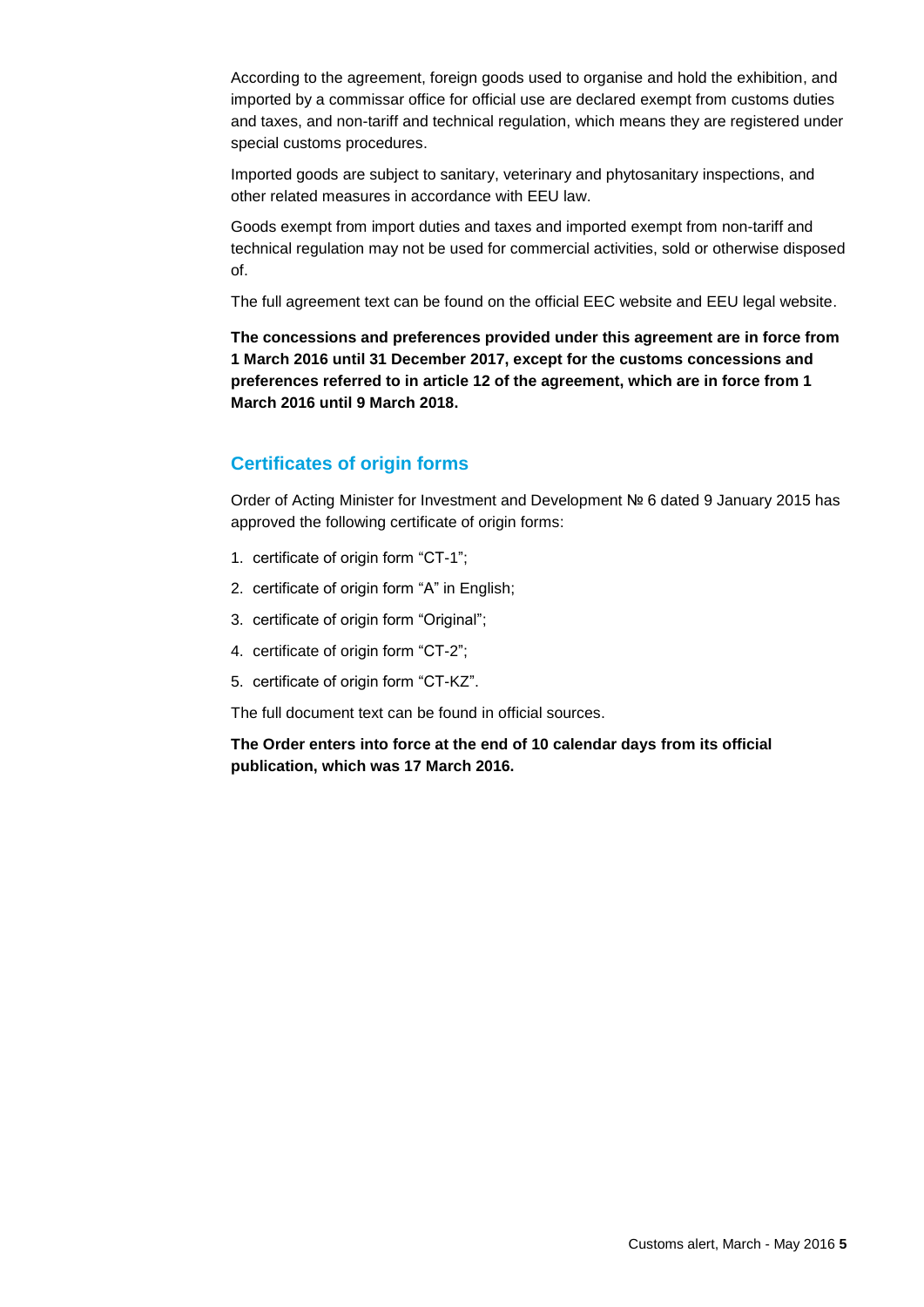### 4. Dear colleagues!

Please contact us should you have any questions regarding the application of Customs Union or Kazakhstan customs law.

The Deloitte customs group provides services specifically designed to assist those performing foreign economic activities understand and apply statutory rules and regulations concerning the import and export of goods. We have a team of experts to work on our engagements who have both theoretical and practical customs knowledge, which, in our opinion, is the key to a quality and professional job.

### We are always glad to be of assistance!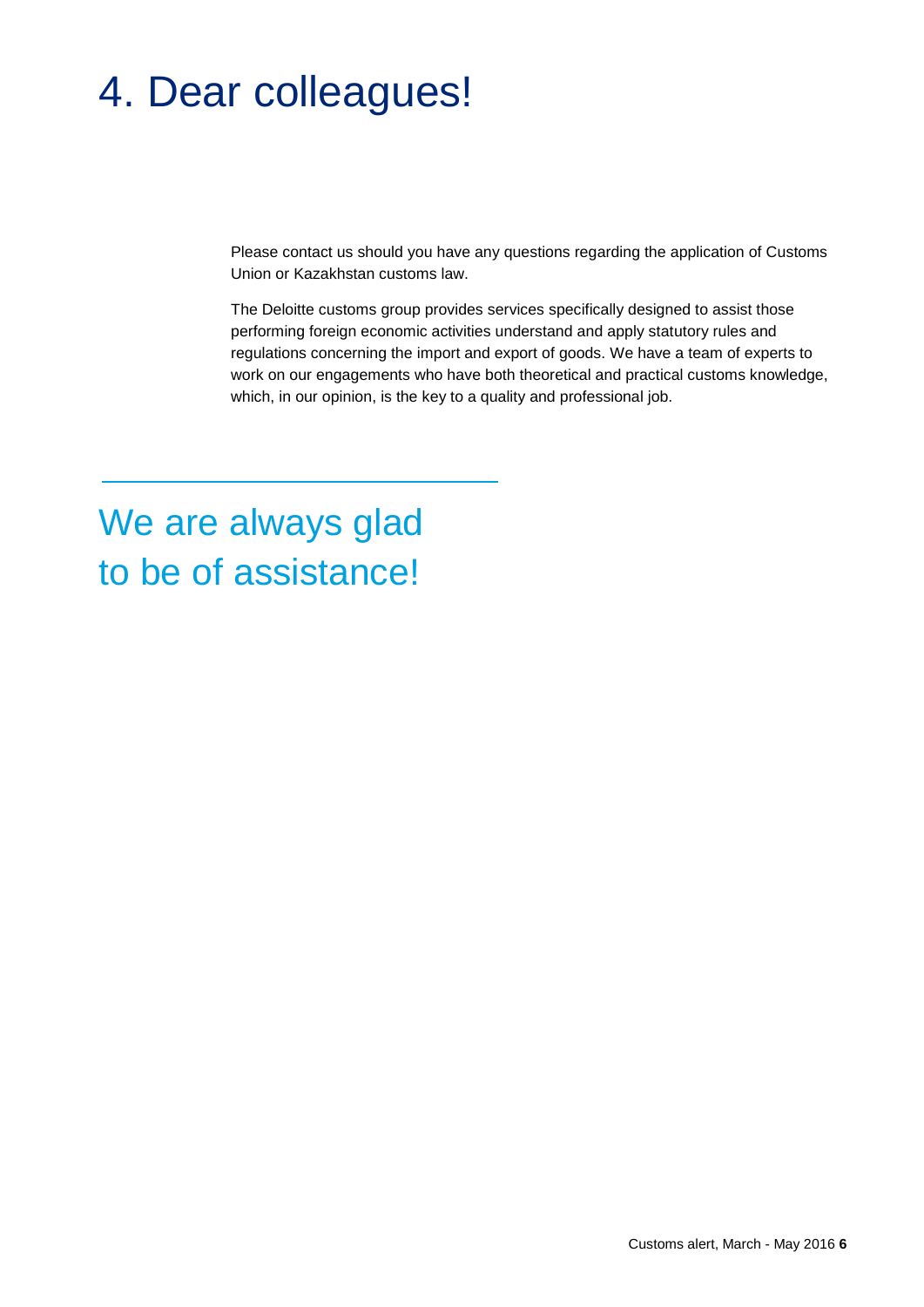### 5. Contact details

### **Almaty:**

**Vladimir Kononenko Partner** Tel.: +7(727) 258 13 40 Fax: +7(727) 258 13 41 Email: [vkononenko@deloitte.kz](mailto:vkononenko@deloitte.kz)

### **Astana:**

**Shoplan Dossymkhanova** Manager Tel.: +7(717) 258 04 80 Fax: +7(717) 258 03 90 Email: sdossymkhanova@deloitte.kz

### **Atyrau/Aktau:**

**Anthony Mahon** Partner Tel.: +7(727) 258 13 40 Fax: +7(727) 258 13 41 Email: anmahon@deloitte.kz